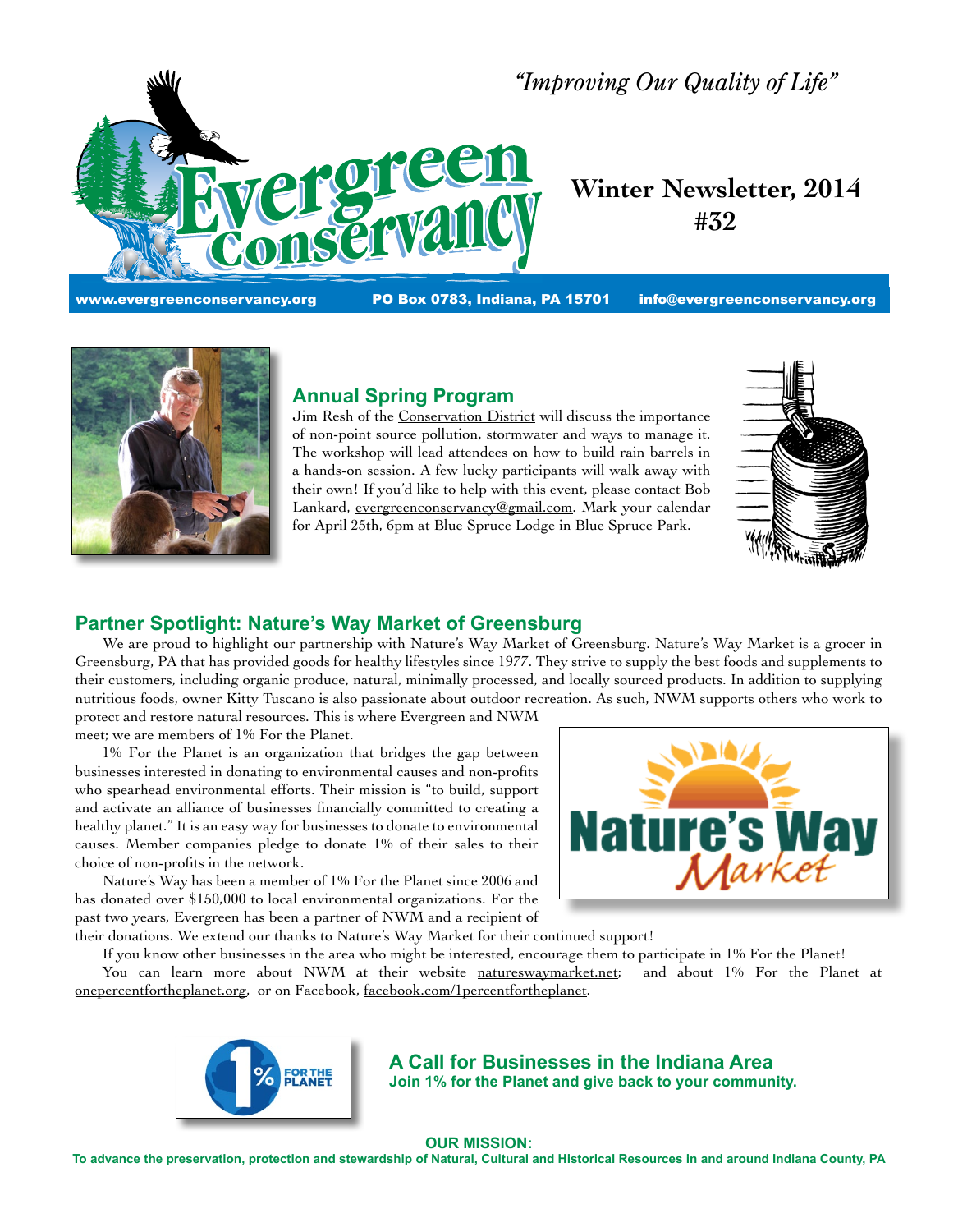# **Evergreen Award - Now Accepting Nominations**

#### **We need our Readers to Submit Names for this Award**

Think about a person or group that deserves to be recognized for their stewardship of our environment. Send us information about that person and tell us why you think they should be given our Evergreen Award. The nomination form is available on our web site. You may also contact us with the information we need. The deadline for nominations is April 30th, 2014. The winner will be announced at the 2014 June annual meeting.

#### **New Interns**

Meet our new interns, Alex Patterson (IUP) and Jeremiah Jamrom (University of Pittsburgh, Greensburg). Alex will be assisting through April and Jeremiah through this summer. Welcome!



 I grew up in Indiana County and attended Marion Center High School before continuing my education at IUP. While at IUP I have majored in Geology and minored in Safety Science.

 While studying geology I have developed my interests in the environmental side of geology in areas such as site assessment, water testing/analysis, etc. After graduating from IUP this spring with a degree in geology and a minor in Safety Sciences I would like to continue my career in the environmental safety or the environmental assessment field.



 Jeremiah Jamrom is a student at University of Pittsburgh at Greensburg where he is majoring in chemistry and biology and will be graduating in 2015. His work includes acid mine drainage and cleaning up streams. He hopes to go on to graduate school where he will study green chemistry.

**Alex Patterson Jeremiah Jamrom**

# **Treasurer Wanted • Evergreen Conservancy Seeks Volunteer to Fill Vacancy** Duties: • Manage EC income and expenses • Prepare monthly reports • Chair finance committee Requirements: • Proficient in Microsoft Excel • ~1 hour/week commitment • No experience necessary If you're interested, please contact us at (724) 471-6020 or evergreenconservancy@gmail.com

# **Evergreen Conservancy Annual Meeting**

 Save the date – Tuesday June 10 at 5:30 pm for our annual meeting at Tanoma Wetlands Educational Center. This meeting, like previous ones, will begin with a covered dish picnic type meal. The Conservancy will provide hot dogs, rolls, condiments, coffee, tea and cold drinks. Bring a dish of your choice, as well as your own table service.

 It will be a busy meeting with a number of things happening:

- Election of board members
- Membership renewal or members joining for the first time
- Recognition of volunteers
- The Evergreen Award
- In recognition of our tenth anniversary former board members, elected officials, IUP staff, and others who have supported Evergreen Conservancy will be recognized.

The program will have a PowerPoint presentation reviewing our accomplishments over the past ten years.

#### **Evergreen Up-Coming Events Calendar**

**Saturday, March 29th**, from 9-3 – Evergreen will have a demonstration table at the 11th [Annual](http://www.indianamallpa.com/events.php) Family Fun Fest at the [Indiana](http://www.indianamallpa.com/events.php) Mall.

**Saturday, April 12th** – Evergreen will host IUP students once again through the "Into the [Streets"](http://www.iup.edu/page.aspx?id=26193) program. Volunteers will help with whatever chores are needed.

**Friday, April 25th** – 6 p.m. Blue Spruce Lodge, Spring Program - Rain Barrel Workshop

**Saturday, May 3rd** – beginning at 9 a.m. – Hoodlebug Clean up, Homer City.

**Tuesday June 10th** – 5:30 p.m. Evergreen's annual meeting at the Tanoma Wetlands Educational Center.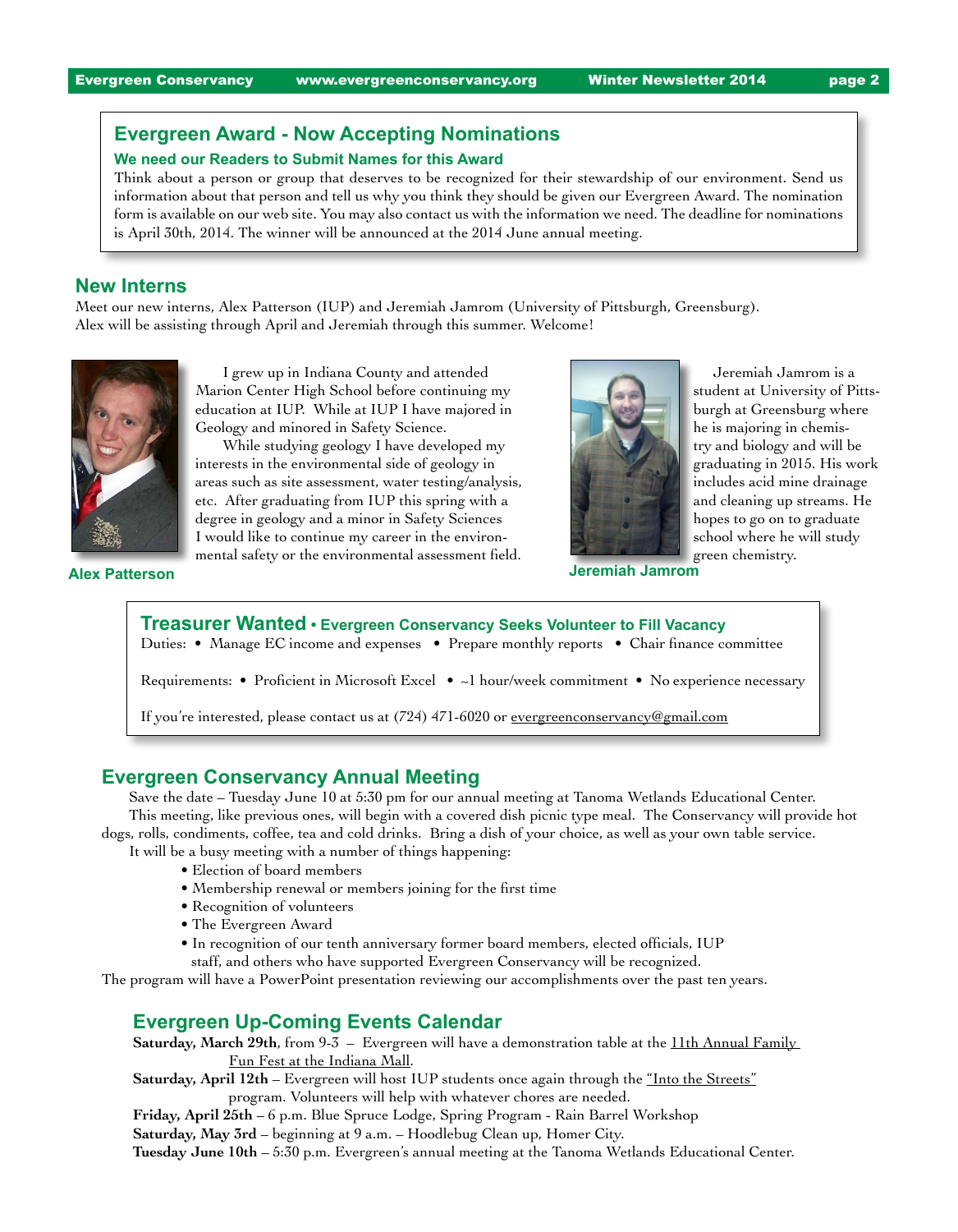PO Box 0783, Indiana, PA 15701  [info@evergreenconservancy.org](mailto:info%40evergreenconservancy.org?subject=) Winter Newsletter 2014 page 3

## **Evergreen's Website**

[www.evergreenconservancy.org](http://www.evergreenconservancy.org)

For The Latest News.



#### **On Facebook**

If you use Facebook, please go to our page and tell us if you like it. We can send you event notices and update you with current events! Become our Friend. [Like](http://www.facebook.com/)

# **And on YouTube:**

About Evergreen Conservancy – [crNa11j5J2M](http://www.youtube.com/results?search_query=crNa11j5J2M) Tanoma AMD Wetlands – [yaGLM4Ob8Ks](http://www.youtube.com/watch?v=yaGLM4Ob8Ks) Renewable Energy – [S3VOATx0mRY](http://www.youtube.com/watch?v=S3VOATx0mRY)





# **New look to our webpage**

Check out our new look. IUP student Chris Barnett worked on our web page last semester and updated the look. We are very pleased with his work and thank him for his time and efforts.

# **Evergreen Conservancy to Clean Hoodlebug Trail**

Evergreen Conservancy will conduct a clean up of the Hoodlebug Trail on Saturday May 3rd, beginning at 9 a.m. Volunteers will meet at the Homer City ball field parking lot. Recently the clean up has taken less than two hours.

To get to the meeting place take old 119 south through Homer City (Main Street); go past the high school. Take the first right and follow that about 1/4 mile to a stop sign. Turn right and cross the Hoodlebug Trial; turn left and follow that street to the parking lot.

Those wishing to help with this clean up should report to the ball field with gloves. Garbage bags will be supplied. The clean up will be conducted unless there is extremely bad weather. For this event an announcement will be made to the local media.

# **Environmental Education News**

John Dudash and Cindy Rogers presented on the Conservancy's efforts on stream monitoring at the Ken Sink chapter of Trout Unlimited January meeting and Indiana County Amateur Radio Club February Meeting. The crowds had a lot of great questions and were happy to hear about Evergreen's project.





#### **Earth Cache**

Intern Jerimiah Jamrom and others are preparing what is known as an EarthCache at the Tanoma Environmental site. An EarthCache is a kind of geocache that promotes geoscience education. Visitors to EarthCaches can see how our planet has been shaped by geological processes, how we manage resources and how scientists gather evidence to learn about the Earth. Tanoma's cache will require 'cachers' to measure iron and pH to gain a more in-depth understanding of how the treatment system works.

#### **WHAT WE CONSERVE:**

**Wildlife Habitat • Stream Access • Scenic Vistas • Land in need of Restoration • Working Landscapes • Historic • Cultural Sites**